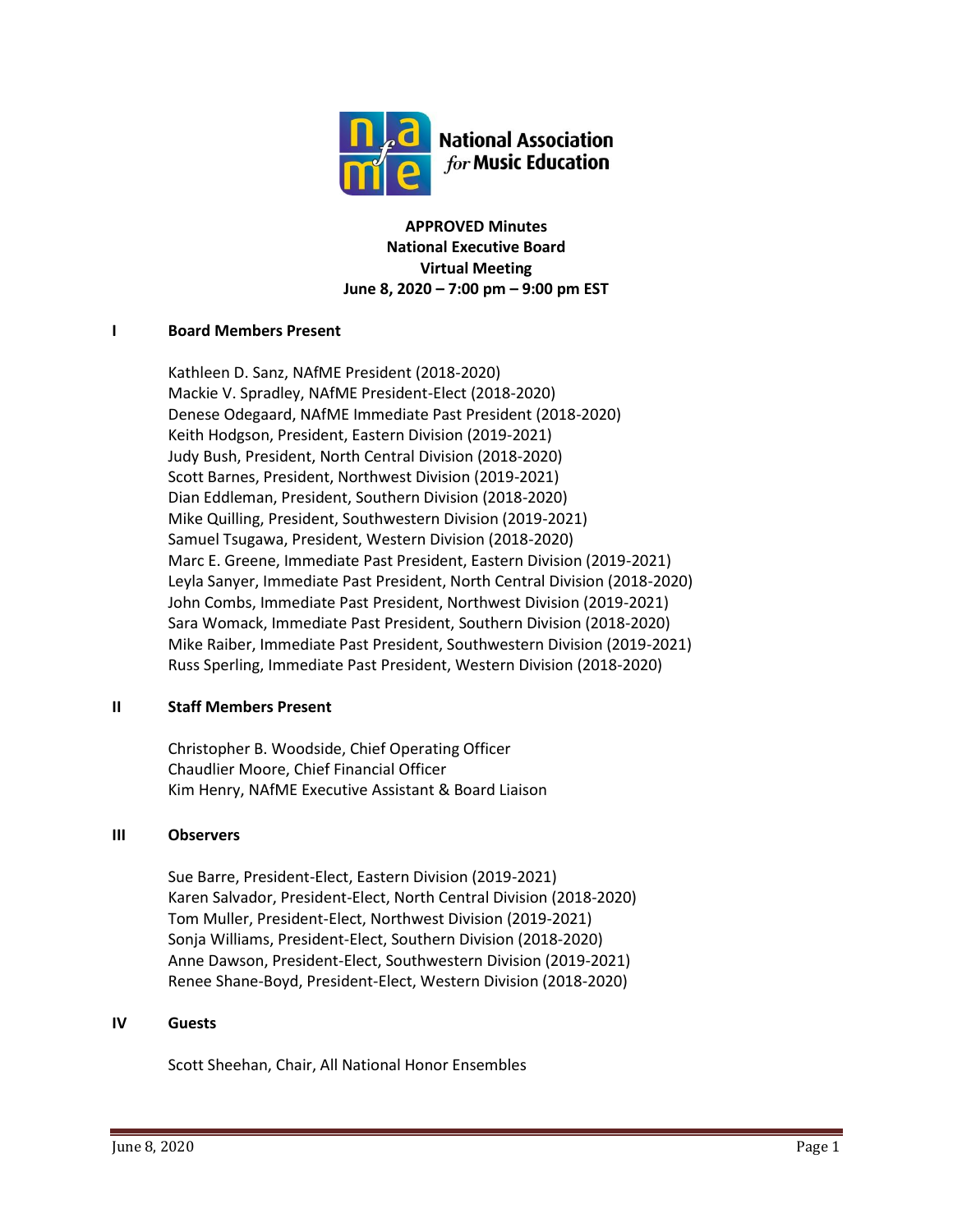# **V Call to Order**

President Kathleen D. Sanz called the meeting to order at 7:00 p.m. on Wednesday, June 8, 2020

#### **VI Review and Adoption of Agenda (Appendix A)**

*IT WAS MOVED BY HODGSON, SECONDED BY BARNES, AND CARRIED UNANIMOUSLY TO ADOPT THE AGENDA, INCLUDING THE CONSENT AGENDA, WITH FLEXIBILITY AS DIRECTED BY THE PRESIDENT; AND TO CONFIRM THE INTERIM ACTIONS AS PRESENTED:*

- *CONFIRMED APPROVAL OF THE NAFME MINUTES OF THE JUNE 1, 2020 NEB MEETING*
- *CONFIRMED APPROVAL OF THE NAFME MINUTES OF THE JUNE 3, 2020 NEB MEETING*

#### **VII Reports**

#### **A Report of Chair, Executive Committee**

President Sanz led a review of the current Investment Policy, III.C.001. This review occurs on an annual basis during the budget review process. This would be discussed further at upcoming meetings.

#### **B Report of Chair, Finance Committee**

President-Elect Mackie V. Spradley reviewed the work of the Finance Committee for the NEB. The committee has reviewed the current fiscal year budget and is reviewing variances as well as projected revenue and expenses for the upcoming fiscal year, 2020- 2021. The committee has incorporated feedback from the National Executive Board to ensure a proposed budget for FY 2020-2021 will be presented to the board per the policy requirement of June 15.

#### **VIII Old Business**

#### **E National Assembly 2020**

President-Elect Spradley reviewed for the board the draft agenda for National Assembly. The National Executive Board requested further information regarding Division Meetings and the structure of their work at National Assembly. President-Elect Spradley will continue to work on the schedule for the event and will provide updates to the board.

#### **IX Executive Session**

*WITHOUT OBJECTION, IT WAS CARRIED UNANIMOUSLY TO GO INTO EXECUTIVE SESSION AT 8:35 P.M.*

*WITHOUT OBJECTION, IT WAS CARRIED UNANIMOUSLY TO RETURN TO REGULAR SESSION AT 9:09 P.M.*

The Observers were asked to depart the board meeting during Executive Session.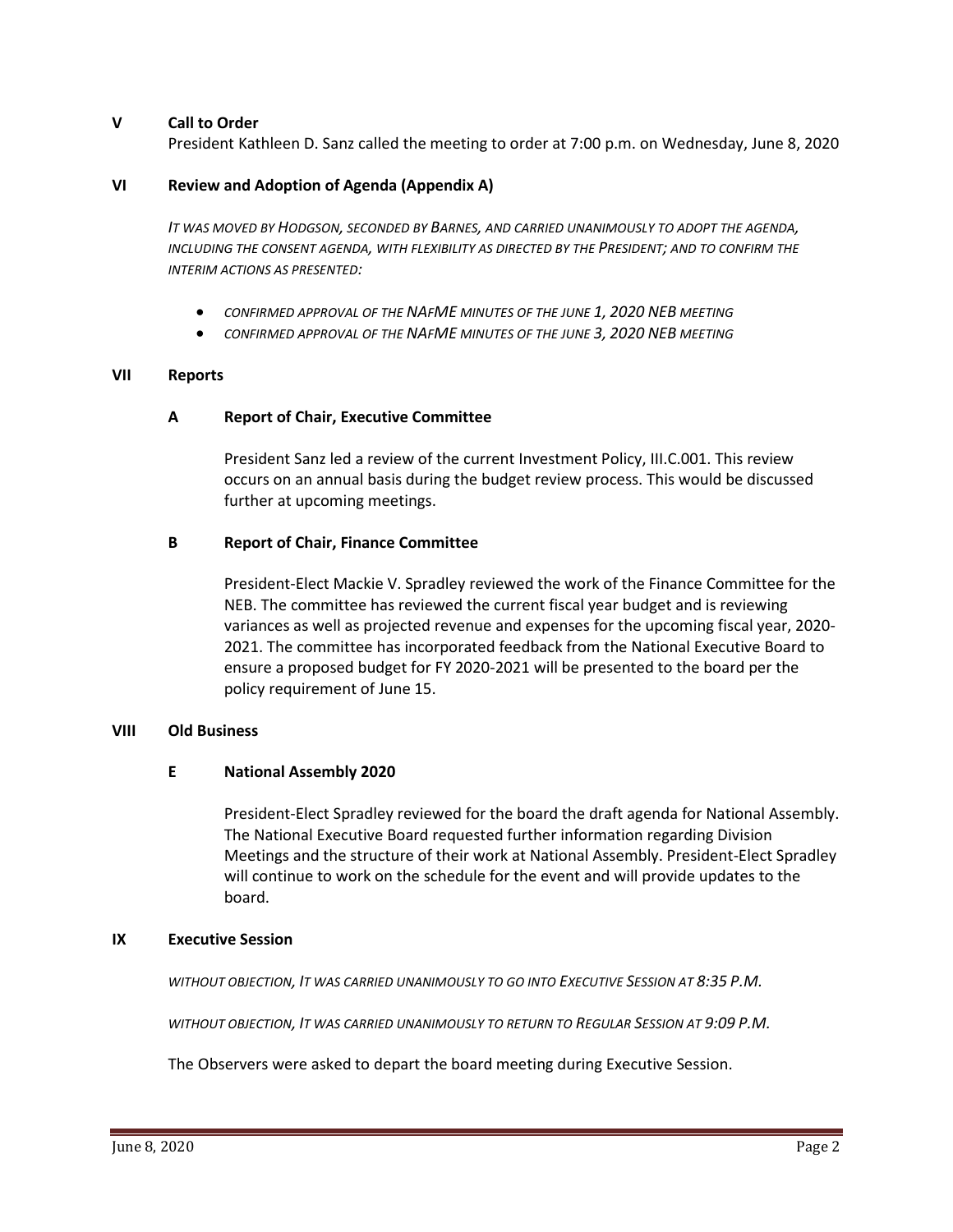The Board returned from Executive Session and reported out that it had discussed financial, budget, personnel, and program development issues.

The National Executive Board went back into regular session at 9:09 p.m.

The National Executive Board determined to meet on June 11, 2020 to discuss the remainder of the items from this meeting.

# **X Adjournment**

*IT WAS MOVED BY GREENE, SECONDED BY WOMACK, AND CARRIED UNANIMOUSLY TO ADJOURN THE NATIONAL EXECUTIVE BOARD MEETING ON MONDAY, JUNE 8, 2020 AT 9:10 P.M.*